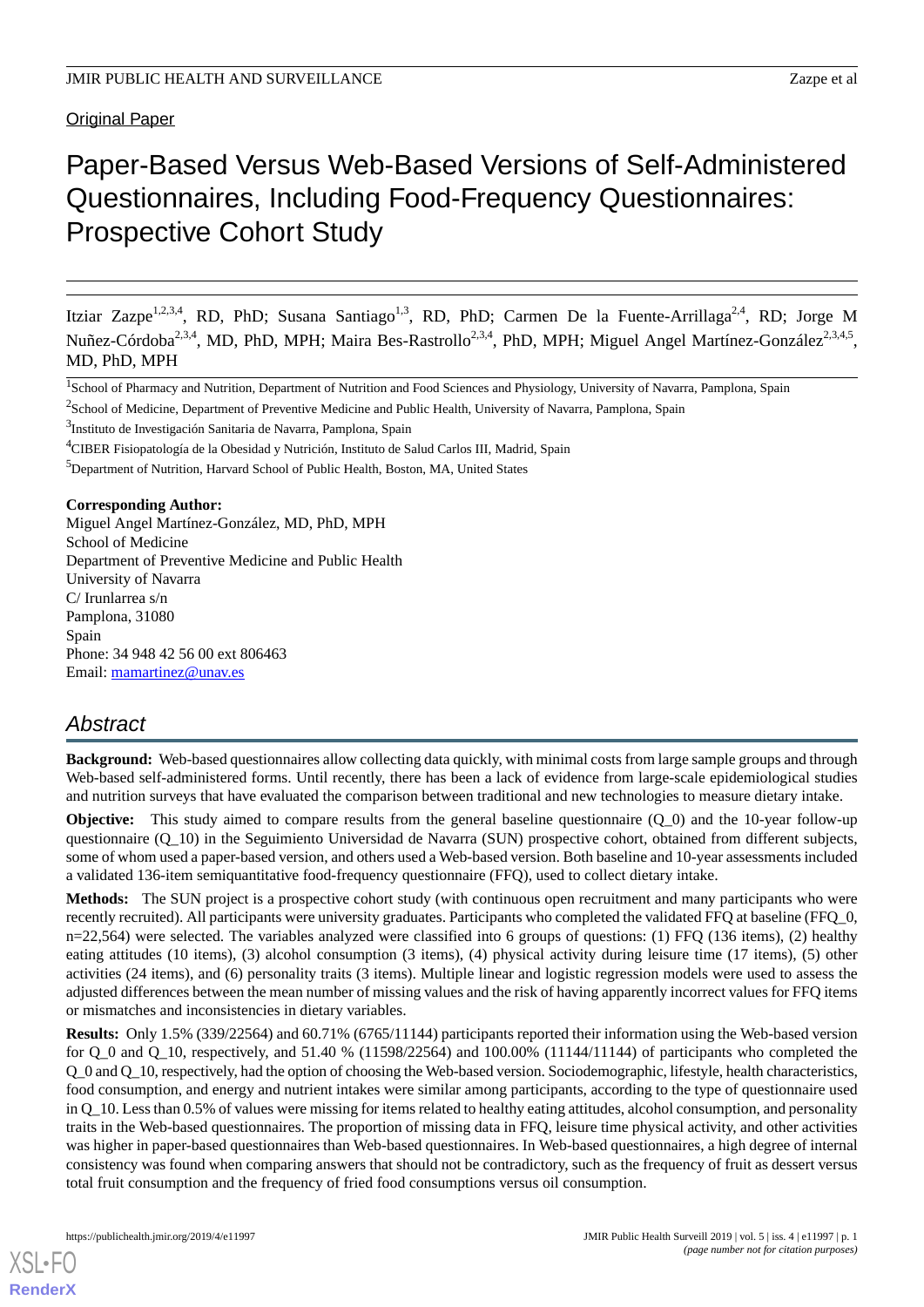**Conclusions:** Incorporating a Web-based version for a baseline and 10-year questionnaire has not implicated a loss of data quality in this cohort of highly educated adults. Younger participants showed greater preference for Web-based questionnaires. Web-based questionnaires were filled out to a greater extent and with less missing items than paper-based questionnaires. Further research is needed to optimize data collection and response rate in Web-based questionnaires.

*(JMIR Public Health Surveill 2019;5(4):e11997)* doi:  $10.2196/11997$ 

#### **KEYWORDS**

epidemiologic studies; cohort studies; surveys and questionnaires

# *Introduction*

#### **Background**

A key aspect in epidemiology is the adequate classification of exposure [\[1](#page-10-0)]. For this reason, the valid estimation of usual dietary intake in nutritional epidemiology studies is a topic of emerging interest, posing a complex and challenging task [\[2](#page-10-1),[3\]](#page-10-2). In general, the selection of the most appropriate instrument for assessing usual food intake in large-scale epidemiological studies depends on the research purpose. In this context, several dietary assessment methods are available, all of which have their own advantages and limitations [[4\]](#page-10-3). There are 2 methods that prevail: the food-frequency questionnaire (FFQ), most frequently used in studies assessing the association between diet and health-related outcomes, and the 24-hour dietary recalls, primarily used in nutrition surveillance research [\[2](#page-10-1)]. Traditional approaches for gathering information from study participants include face-to-face or telephone interviews administered by trained dieticians, as well as paper or printed questionnaires, usually self-reported data [\[5](#page-10-4),[6\]](#page-10-5). These methods require a great deal of resources in terms of personnel, logistics, and materials [[5](#page-10-4)[,7](#page-10-6)]. However, in the past years, advances in technology and the wide use of the internet have allowed researchers to collect data quickly, with minimal costs from large sample groups, through the use of Web-based self-administered questionnaires [[8-](#page-10-7)[10\]](#page-10-8). It has been suggested that a Web-based FFQ can increase the response rate, which may result in greater validity of the data collected, compared with paper-based response rates [[10\]](#page-10-8). However, most of the major limitations of conventional FFQs are similar to Web-based FFQs; therefore, the measurement errors in both approaches may remain essentially equivalent [[11\]](#page-10-9). In fact, the cognitively complex completion process, inherent to the FFQ method (eg, averaging the usual frequency and portion size for each food group or specific food item), seems to be similar for paper-based and interactive computer-based or Web-based formats. The effectiveness of these types of data collection has previously been tested in different fields of health, several populations, and a variety of settings [[12-](#page-10-10)[18](#page-11-0)]. On the other hand, the integration of new technologies, including computer software and Web-based apps, has created novel and unique opportunities to conduct research focused on data collection in nutritional epidemiology [[19](#page-11-1)]. In fact, there are several Web-based cohort studies in which the participants enroll via internet and all data are collected by Web-based questionnaires [[5,](#page-10-4)[7](#page-10-6),[17,](#page-11-2)[20](#page-11-3)[-23](#page-11-4)]. However, until now, there has been a scarcity of evidence from large-scale epidemiological studies and nutrition surveys that evaluate the comparison between traditional and new technologies to measure dietary intake. In the past 5 years, research in this area has

attracted a growing interest [[6](#page-10-5)[,24\]](#page-11-5). The Seguimiento Universidad de Navarra (SUN) project offers an excellent opportunity to study this purpose, given that it is a large and well-known European cohort that uses both paper-based and Web-based FFQs, at baseline and/or during the follow-up, among participants with a high education level.

#### **Objectives**

Therefore, we aimed to compare results from the general baseline questionnaire  $(Q_0)$  and the 10-year follow-up questionnaire (Q\_10) of the SUN prospective cohort obtained in different subjects, some of whom used a paper-based version, and others used a Web-based version.

# *Methods*

#### **Study Population**

The SUN project is a multipurpose and prospective Spanish cohort of university graduates, designed to study the impact of several sociodemographic, nutrition, and lifestyle characteristics on the prevention of noncommunicable diseases. Open enrollment began in 1999. The design and methods used in the SUN project have been formerly described in detail elsewhere [[25\]](#page-11-6). The study protocol was supported by the Institutional Review Board of the University of Navarra. We considered a response to the initial questionnaire as informed consent to participate. Participation in this cohort is only by invitation or registration. Currently, all questionnaires of the SUN cohort can be filled by paper or Web-based questionnaires. Web-based questionnaires were available since 2004, using a password-protected area of the SUN website. Starting at the beginning of 2004, participants were offered the possibility of answering their questionnaires either on the paper-based version or on the Web-based version. Thus, in each baseline or follow-up questionnaire since 2004, they can choose how to complete this questionnaire. For example, if a participant received the paper-based questionnaire, he or she can request his or her password to complete the Web-based version of the questionnaire on the SUN website. The participants who have access to the questionnaires do not necessarily have to complete all the questions. Diet in this cohort is evaluated through a repeatedly validated baseline semiquantitative FFQ [\[26](#page-11-7),[27\]](#page-11-8). At this time, the full-length FFQ has been administered only twice throughout the study, at baseline (FFQ\_0) and after 10 years of follow-up (FFQ\_10). Only those participants who have completed the Q\_10 after 10 years on the internet can also fill the FFQ\_10, although its filling is absolutely voluntary. For the present analysis, we used the latest available database from March 1, 2017, which included those participants who had

[XSL](http://www.w3.org/Style/XSL)•FO **[RenderX](http://www.renderx.com/)**

#### JMIR PUBLIC HEALTH AND SURVEILLANCE Zazpe et al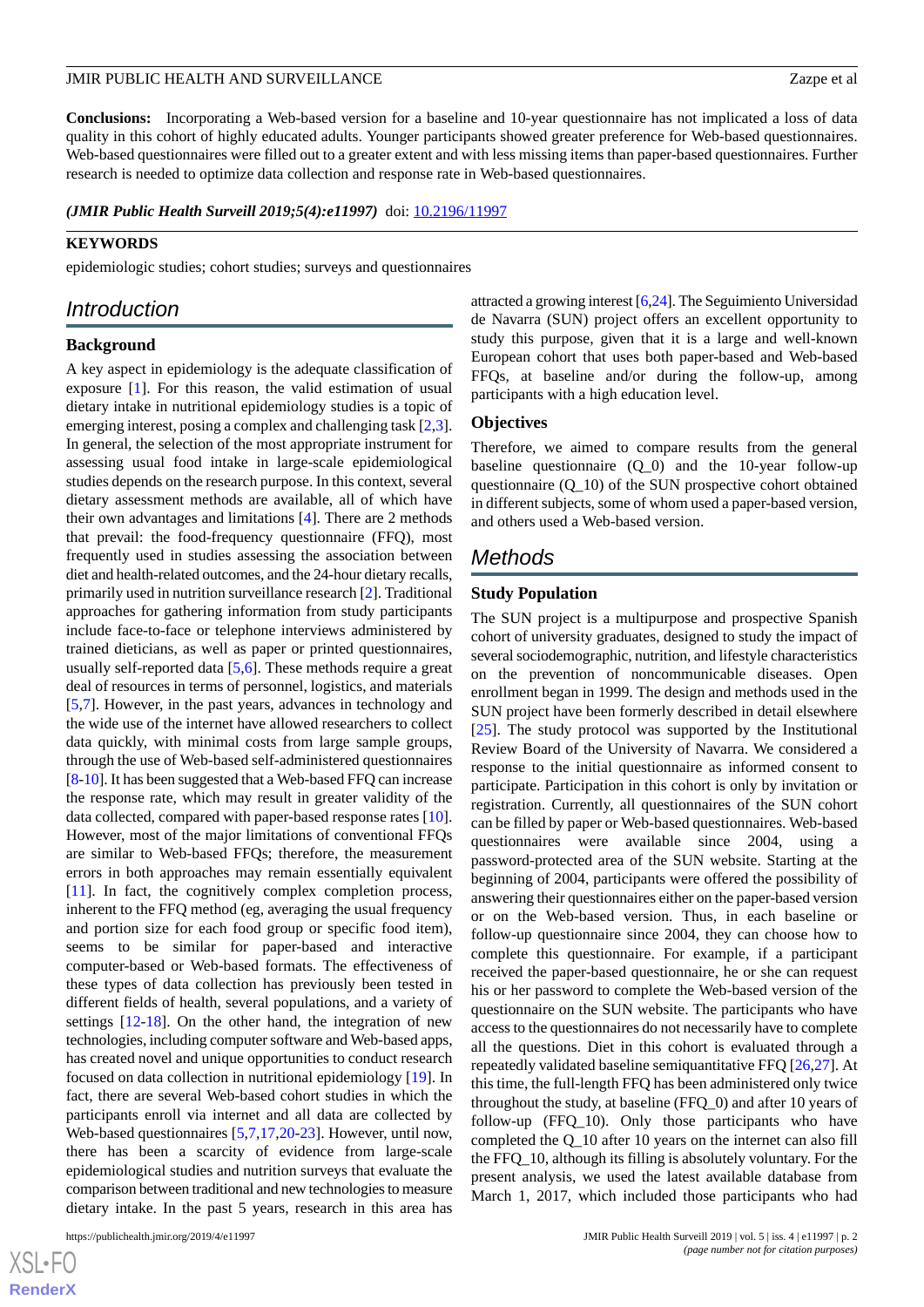responded to the Q\_0. Of the 22,564 participants who completed the Q\_0, 22,225 (98.5%) of them reported their data using the paper-based version; meanwhile, only 339 (1.5%) participants completed the Web-based version (see [Figure 1](#page-2-0)). After a 10-year follow-up period, we collected questionnaires from 4379 (39.3%) participants by using the paper version and from 6765

#### <span id="page-2-0"></span>Figure 1. Flow chart of the study.



completed Q\_10).

#### **Exposure Assessment**

In the SUN cohort, the Q 0, and follow-up questionnaires are self-administered. The Q\_0 includes information about sociodemographic variables (eg, sex, age, marital status, and employment status), lifestyle-related variables (eg, smoking status, physical activity, and special diets), anthropometric variables (weight, height), and clinical variables (medical history, family health history, blood pressure levels, medication use, and not gaining more than 5 kg of weight in previous years). On the other hand, the Q\_10 collected information on a wide array of characteristics, including weight, height, marital status, and diagnosis of several diseases. Both of these general questionnaires can be filled out in paper form or on the Web, and they are exactly equivalent. The paper-based FFQ comprises 136 food and beverage items, categorized into 9 frequency categories of consumption. These items capture the usual consumption of listed foods during the previous year. There are 9 options for the average frequency of consumption (never or almost never: at least 6 times per day). The Web-based FFQ is a Web-based questionnaire, with a format very similar to that of the paper-based version including the same items.

# **Measures of Data Quality**

Nutrient intakes were calculated as the frequency multiplied by the nutrient composition of specified portion sizes for each food item by using an ad hoc computer program that was specifically developed for this aim. A trained dietitian updated the nutrient database using the latest available information from food composition tables for Spain [[28,](#page-11-9)[29\]](#page-11-10). We considered total energy intakes lower than 800 or 500 kcal/d for men and women,

respectively, and greater than 4000 or 3200 kcal/d for men and women, as proposed by Willett as implausible energy intake [[30\]](#page-11-11). In addition, we calculated the outliers of energy intake, defined as either percentiles 1 and 99 or 5 and 95. For each food group, the consumption was considered implausible if it fell outside the 25th percentile minus 3 times this interquartile range or the 75th percentile plus 3 times this interquartile range. For the sake of comparing the proportion of missing responses to the paper-based versus the Web-based questionnaires, we calculated the mean number of missing values in 6 sections of the baseline assessment of the cohort: (1) FFQ (136 items), (2) healthy eating attitudes questions (10 items), (3) alcohol consumption questions (3 items), (4) physical activity during leisure time questions (17 items), (5) other activities questions (24 items), and (6) personality traits questions (3 items). Finally, we evaluated differences in the following potential internal inconsistencies in reporting between paper-based and Web-based questionnaires: (1) eating fruit for dessert but reporting a total fruit consumption equal to 0, (2) eating fried foods at home but reporting olive oil consumption or other vegetable oil consumption equal to 0, (3) drinking alcohol sometimes but reporting total alcohol consumption equal to 0, and (4) drinking wine sometimes at lunch or dinner but reporting a total alcohol consumption equal to 0.

(60.7%) participants by using the Web-based questionnaire. Among these 6765 participants who answered the 10-year questionnaire using the Web-based version, 5882 participants also completed a full-length FFQ via the internet (52.8% of the

#### **Assessment of Other Variables**

Physical activity information is obtained at baseline through a questionnaire validated in Spain [\[31\]](#page-11-12), which collects information on 17 sports participated in, in the past year (with 10 answer options from never to more than 11 hours a week). The physical activity level during leisure time was quantified by assigning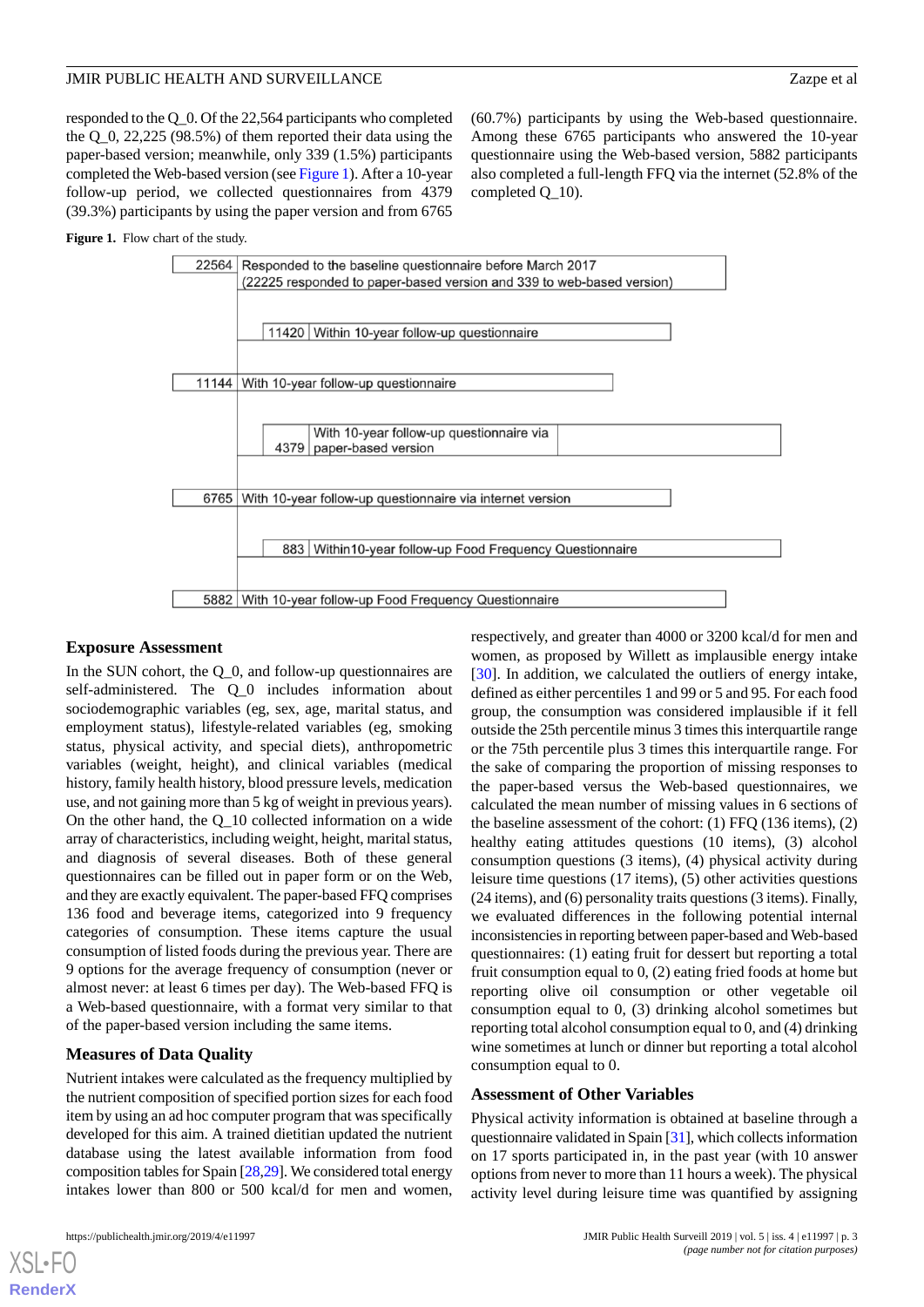metabolic equivalents (METs) to each activity. Total METs-hours/week for each participant was calculated as the sum of the number of hours spent in each activity multiplied by the specific METs of that activity. Healthy eating attitudes are evaluated through 10 questions, asking the participants if they tried to eat more fruit, more vegetables, more fish, less meat, less sweets and pastries, more fiber and less fat, and if they tried to avoid the consumption of butter, removed fat from meat, and did not add sugar to drinks. We developed a score to capture the gathered information from these 10 questions, which was used in previous publications of the SUN cohort [\[32](#page-11-13),[33\]](#page-11-14).

#### **Data Analysis**

The aim of our study was not to compare repeated measurements of the same variables within the same subjects using 2 different methods; the aim of this study was to compare the reliability and comprehensiveness of the information gathered with each of both methods (paper-based or Web-based) from different subjects. Descriptive statistics were used to describe the differences at baseline and follow-up between participants who completed the questionnaire in paper-based version and among those who filled out the Web-based version. We used means and SDs for continuous variables or percentages for categorical variables. Multiple linear regression models were used to assess the association between the type of questionnaire (paper or Web-based version) and the differences in the mean number of missing values at baseline. Logistic regression models were run to assess the relationship between the type of questionnaire at baseline and the risk of having implausible data of food items and mismatches or inconsistencies in dietary variables. Both analyses were adjusted for sex, age, level of education (bachelor, graduate, postgraduate, and doctorate), and year entering the

cohort (1999-2000, 2001, 2002-2003, 2004, 2005-2007, and 2008-2017). The Q\_0 paper-based version was always considered as the reference category. Analyses were performed with STATA version 12 (STATA Corp). All *P* values are 2 tailed, and statistical significance was set at the conventional cut-off of *P*<.05.

# *Results*

### **Baseline Characteristics**

We have compared several potential measures of data quality between Web-based and paper-based data collection at baseline and at 10-year follow-up. Overall, the sociodemographic, lifestyle, and health characteristics were well balanced between the 2 approaches for administering the questionnaires, particularly Q\_10, which had a higher number of participants and similar year of completion [\(Table 1\)](#page-4-0).

Subjects who fulfilled the paper-based Q\_0 were more likely to be older, married, workers, current smokers and ex-smokers, and they were more likely to have a lower level of university education. Moreover, they were less active and showed a higher prevalence of hypertension, cancer, diabetes, and weight gain in the past 5 years. On the other hand, participants who completed the Web-based Q\_10 were more likely to be men, younger, physically active during leisure time, not married, workers, never smokers, had a higher adherence to the Mediterranean diet, and generally had less prevalence of chronic disease related to diet. Beneficial changes in the consumption of most food and macronutrients and a positive response to dietary attitudes were observed after 10 years of follow-up, mainly when comparing the paper FFQ\_0 and FFQ\_10 ([Table](#page-5-0) [2\)](#page-5-0).

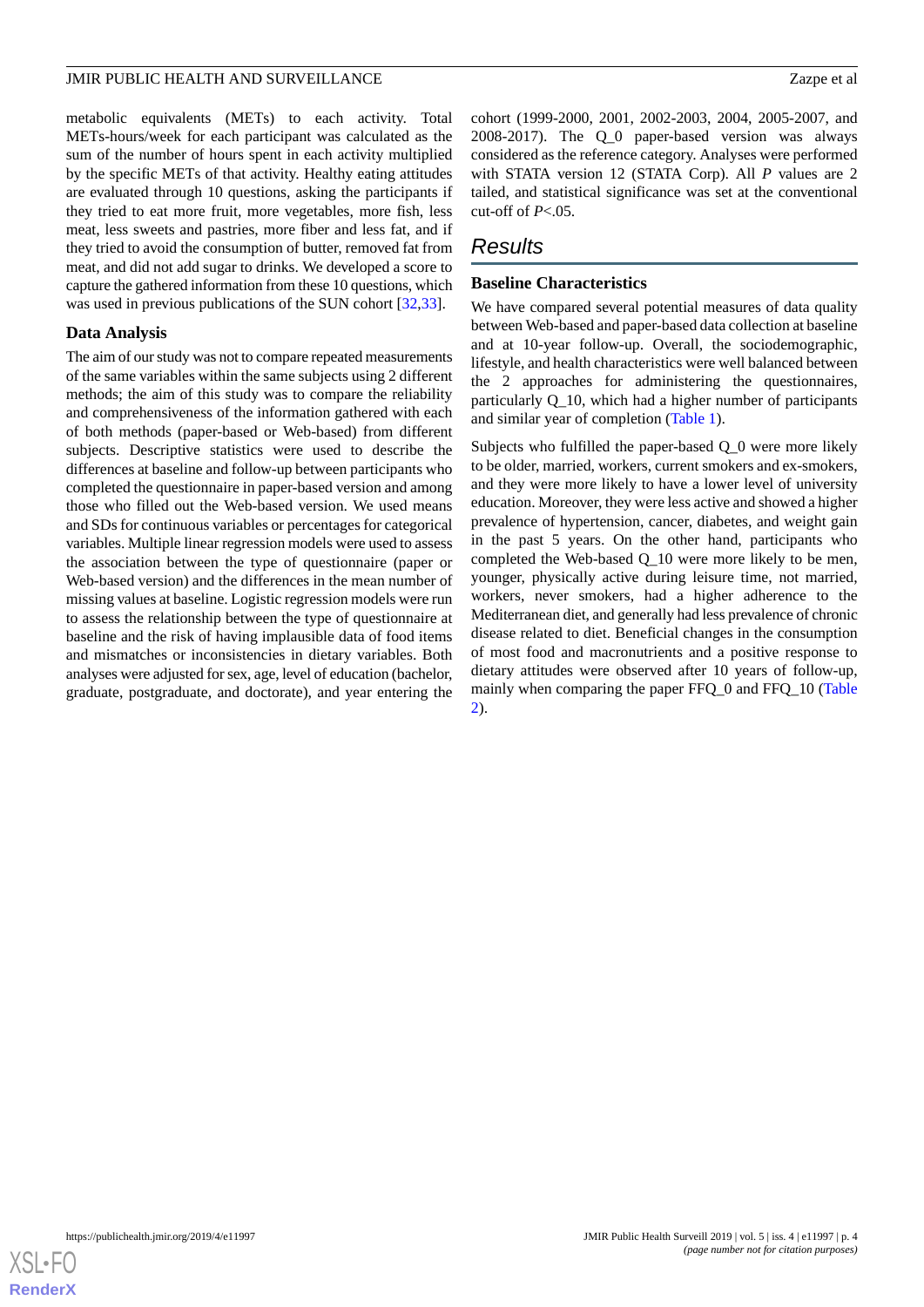<span id="page-4-0"></span>Table 1. Baseline characteristics, mean (SDs), or percentages, of participants who filled out the paper- or Web-based questionnaires at baseline and at 10-year follow-up.

| Variable                                                                        | Baseline questionnaires $(Q_0)$ |                        | 10-year of follow-up questionnaires<br>$(Q_10)$ |                         |
|---------------------------------------------------------------------------------|---------------------------------|------------------------|-------------------------------------------------|-------------------------|
|                                                                                 | Paper-based<br>$(n=22,225)$     | Web-based<br>$(n=339)$ | Paper-based<br>$(n=4379)$                       | Web-based<br>$(n=6765)$ |
| Age (years), mean (SD)                                                          | 37.5 (12.4)                     | 34.0 (11.7)            | 40.1 (12.8)                                     | 36.2(10.9)              |
| Men, $n$ $(\%)$                                                                 | 8592 (38.66)                    | 129(38.1)              | 1714 (39.14)                                    | 2786 (41.18)            |
| Year of completing the questionnaire, mean (SD)                                 | 2004(4)                         | 2012(4)                | 2002(2)                                         | 2002(2)                 |
| Body Mass Index ( $kg/m2$ ), mean (SD)                                          | 23.5(3.6)                       | 23.6(3.7)              | 23.6(3.5)                                       | 23.4 (3.4)              |
| Marital status, n (%)                                                           |                                 |                        |                                                 |                         |
| Married                                                                         | 10973 (49.37)                   | 108(31.9)              | 2457 (56.11)                                    | 3336 (49.31)            |
| Single, widowed, divorced, and others                                           | 11252 (50.63)                   | 231 (68.1)             | 1922 (43.89)                                    | 3429 (50.69)            |
| Occupation, $n$ $(\frac{6}{6})$                                                 |                                 |                        |                                                 |                         |
| Worker                                                                          | 17463 (78.57)                   | 238(70.2)              | 3419 (78.08)                                    | 5475 (80.93)            |
| Retired, housewife, and unemployed                                              | 4762 (21.43)                    | 101(29.8)              | 960 (21.92)                                     | 1290 (19.07)            |
| Educational level (years of education), mean (SD)                               | 5.0(1.5)                        | 5.5(1.6)               | 5.0(1.5)                                        | 5.0(1.5)                |
| Physical activity during leisure time (metabolic equivalents-h/week), mean (SD) | 27.3 (24.3)                     | 30.4(25.5)             | 27.0 (24.2)                                     | 27.1(23.1)              |
| Mediterranean diet score (0 to 9 score), mean (SD)                              | 4.3(1.8)                        | 4.5(1.7)               | 4.2(1.8)                                        | 4.1(1.8)                |
| TV (hours/week), mean (SD)                                                      | 5.2(2.1)                        | 5.8(2.0)               | 5.1(2.0)                                        | 5.5(2.0)                |
| Smoking status, $n$ $(\frac{9}{6})$                                             |                                 |                        |                                                 |                         |
| Current smokers                                                                 | 4796 (21.57)                    | 38 (11.2)              | 983 (22.45)                                     | 1500 (22.17)            |
| Ex-smokers                                                                      | 6202 (27.91)                    | 74 (21.8)              | 1299 (29.66)                                    | 1872 (27.67)            |
| Never smokers                                                                   | 10597 (47.68)                   | 224(66.1)              | 2097 (47.89)                                    | 3303 (50.16)            |
| Hypertension at baseline, n (%)                                                 | 1933 (8.70)                     | 21(6.2)                | 437 (9.98)                                      | 483 (7.14)              |
| Cancer at baseline, n (%)                                                       | 843 (3.79)                      | 12(3.5)                | 175 (4.00)                                      | 232 (3.43)              |
| Diabetes at baseline, n (%)                                                     | 419 (1.89)                      | 3(0.9)                 | 79 (1.8)                                        | 86 (1.27)               |
| Dyslipemia at baseline, n (%)                                                   | 1495 (6.73)                     | 29(8.6)                | 312(7.1)                                        | 406(6.00)               |
| Cardiovascular disease at baseline, n (%)                                       | 335(1.51)                       | 7(2.1)                 | 70(1.6)                                         | 80 (1.18)               |
| Weight gain in past 5 years, n (%)                                              | 6692 (30.11)                    | 93 (27.4)              | 1388 (31.70)                                    | 2086 (30.84)            |
| Special diets, n (%)                                                            | 1797 (8.09)                     | 42 (12.4)              | 340 (7.76)                                      | 493 (7.29)              |
| Between-meals snacking, n (%)                                                   | 7723 (34.75)                    | 135 (39.8)             | 1499 (34.23)                                    | 2331 (34.5)             |
| Dietary supplement use, n (%)                                                   | 4306 (19.37)                    | 77(22.7)               | 779 (17.79)                                     | 1152 (17.0)             |

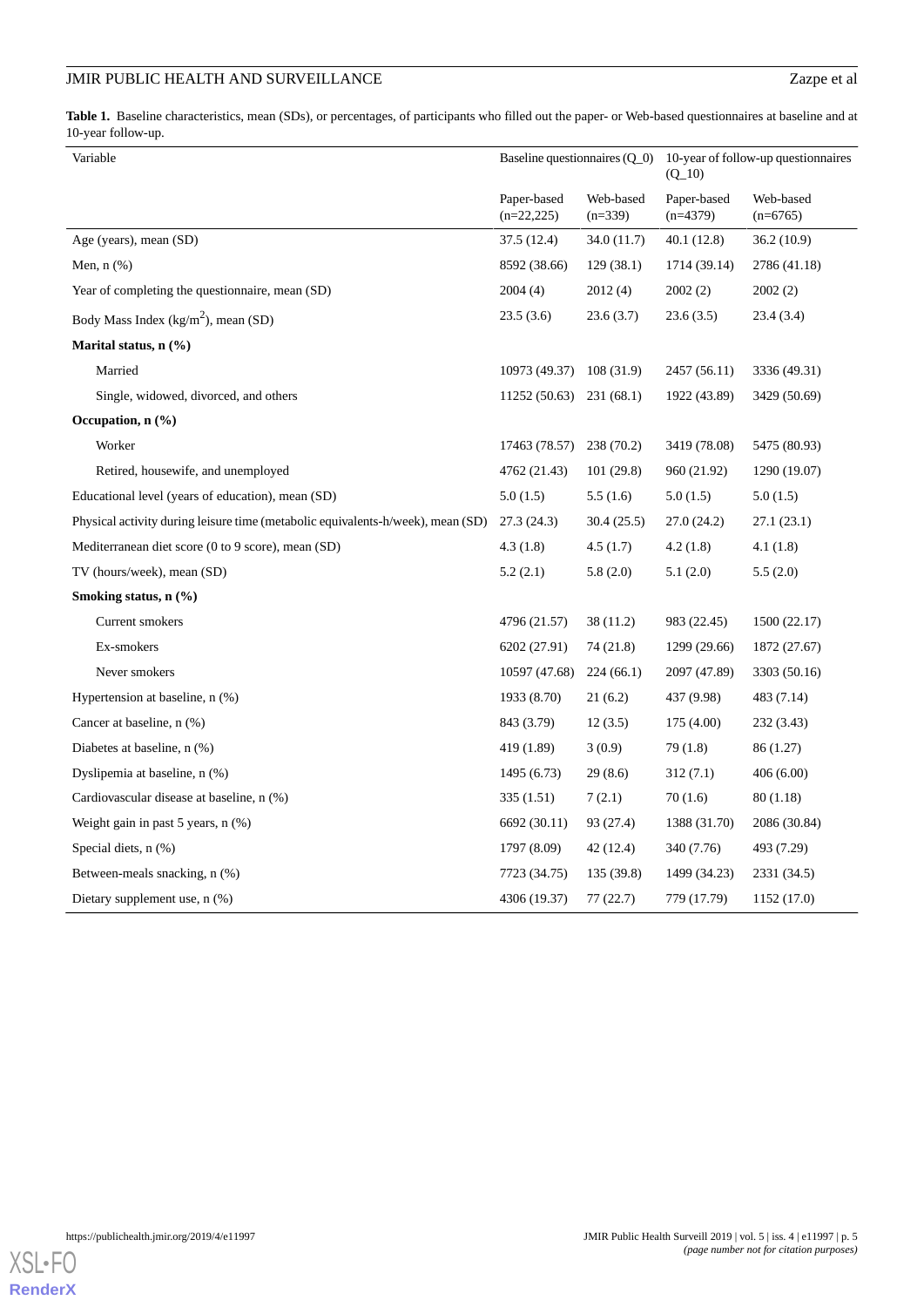<span id="page-5-0"></span>**Table 2.** Baseline food consumption, energy and nutrient intakes, and dietary attitudes of the participants, of the Seguimiento Universidad de Navarra cohort, who filled out the paper-based and Web-based questionnaire at baseline and at 10-year follow-up.

| Variable                                                      | Baseline questionnaires $(Q_0)$ |                        | 10-year of follow-up questionnaires<br>$(Q_1 10)$ |                         |
|---------------------------------------------------------------|---------------------------------|------------------------|---------------------------------------------------|-------------------------|
|                                                               | Paper-based<br>$(n=22,225)$     | Web-based<br>$(n=339)$ | Paper-based<br>$(n=4379)$                         | Web-based<br>$(n=6765)$ |
| Energy intake (kcal/d), mean (SD)                             | 2532 (957)                      | 2342 (882)             | 2566 (985)                                        | 2537 (904)              |
| Protein intake (% total energy), mean (SD)                    | 18.1(3.5)                       | 18.1(4.7)              | 18.0(3.7)                                         | 17.7(3.3)               |
| Carbohydrate intake (% total energy), mean (SD)               | 43.3 (7.7)                      | 41.9 (10.6)            | 43.4 (8.0)                                        | 43.6(7.3)               |
| Fat intake (% total energy), mean (SD)                        | 36.6(6.8)                       | 35.8 (8.9)             | 36.6(7.1)                                         | 36.7(6.5)               |
| Polyunsaturated fatty acid intake (% total energy), mean (SD) | 5.2(1.6)                        | 4.9(1.7)               | 5.3(1.7)                                          | 5.3(1.6)                |
| Monounsaturated fatty acid intake (% total energy), mean (SD) | 15.7(3.8)                       | 15.3(4.6)              | 15.8(4.0)                                         | 15.7(3.7)               |
| Saturated fatty acid intake (% total energy), mean (SD)       | 12.5(3.4)                       | 11.6(3.9)              | 12.5(3.6)                                         | 12.6(3.1)               |
| Fiber intake $(g/d)$ , mean $(SD)$                            | 30.0(16.5)                      | 30.6(17.7)             | 30.7(17.5)                                        | 28.8 (14.7)             |
| Cholesterol intake (mg/d), mean (SD)                          | 440.5 (208.7)                   | 401.2<br>(183.2)       | 447.8 (218.5)                                     | 440.0 (185.1)           |
| Alcohol intake (g/d), mean (SD)                               | 6.8(10.8)                       | 5.1(7.6)               | 6.9(11.4)                                         | 7.0(10.7)               |
| Fruits $(g/d)$ , mean $(SD)$                                  | 370.9 (354.4)                   | 353.9<br>(341.3)       | 380.6 (360.3)                                     | 349.1 (345.6)           |
| Vegetables (g/d), mean (SD)                                   | 555.8 (409.8)                   | 611.7<br>(533.0)       | 554.4 (446.0)                                     | 519.6 (336.1)           |
| Nuts $(g/d)$ , mean $(SD)$                                    | 8.4(16.6)                       | 13.6(27.3)             | 8.5(16.5)                                         | 7.8(16.1)               |
| Legumes $(g/d)$ , mean $(SD)$                                 | 24.2(25.2)                      | 23.3 (17.9)            | 24.6(25.7)                                        | 23.3(20.8)              |
| Dairy products (g/d), mean (SD)                               | 209.4 (226.0)                   | 136.1<br>(150.9)       | 222.3 (237.0)                                     | 231.1 (227.6)           |
| Meats $(g/d)$ , mean $(SD)$                                   | 185.9 (105.4)                   | 175.4 (94.2)           | 185.7 (110.0)                                     | 181.7 (92.9)            |
| Fish $(g/d)$ , mean $(SD)$                                    | 103.0(81.9)                     | 100.3(75.1)            | 104.8(87.6)                                       | 98.2 (69.8)             |
| Olive oil $(g/d)$ , mean $(SD)$                               | 16.0(14.5)                      | 16.7(16.1)             | 16.1(15.1)                                        | 15.6(14.3)              |
| Fast food (g/d), mean (SD)                                    | 23.4(27.5)                      | 27.8(23.6)             | 19.7(25.9)                                        | 22.7(29.0)              |
| Do you try to eat more fiber? (% yes), $n$ (%)                | 13153 (59.18)                   | 223 (65.8)             | 2644 (60.38)                                      | 3820 (56.47)            |
| Do you try to eat more fruit? (% yes), $n$ (%)                | 15209 (68.43)                   | 246(72.6)              | 3059 (69.86)                                      | 4410 (65.19)            |
| Do you try to eat more vegetables? (% yes), n (%)             | 17768 (79.95)                   | 271 (80.0)             | 3551 (81.09)                                      | 5303 (78.39)            |
| Do you try to eat more fish? (% yes), $n$ (%)                 | 13170 (59.26)                   | 201(59.3)              | 2644 (60.38)                                      | 3820 (56.47)            |
| Do you avoid the consumption of butter? (% yes), n (%)        | 15649 (70.41)                   | 247 (72.9)             | 3148 (71.89)                                      | 4574 (67.61)            |
| Do you try to eat less fat? (% yes), $n$ (%)                  | 17312 (77.89)                   | 270(79.7)              | 3473 (79.31)                                      | 5079 (75.08)            |
| Do you try to eat less meat? (% yes), $n$ (%)                 | 7747 (34.86)                    | 145 (42.8)             | 1589 (36.29)                                      | 2205 (32.59)            |
| Do you try to remove fat from meat? (% yes), $n$ (%)          | 16549 (74.46)                   | 187 (55.2)             | 3321 (75.84)                                      | 5064 (74.86)            |
| Do you add sugar to some beverages? (% yes), n (%)            | 6712 (30.20)                    | 99 (29.2)              | 1308 (29.87)                                      | 2125 (31.41)            |
| Do you try to eat less sweets and pastries? (% yes), n (%)    | 14098 (63.43)                   | 244 (72.0)             | 2720 (62.11)                                      | 3989 (58.87)            |

# **Principal Results**

We have found similar results to those previously published [[32](#page-11-13)[,33](#page-11-14)]. In [Table 3,](#page-6-0) we provide the adjusted differences in the mean number of missing values in several items of the general questionnaire at baseline.

Generally, the adjusted differences in the 6 sections evaluated at Q\_0 were low. In all cases, they were lower than 3.5%, even for questions on healthy eating attitudes, alcohol consumption,

 $XS$  • FC **[RenderX](http://www.renderx.com/)** and personality traits; they were very low, lower than 0.5%. However, when we compared participants who completed Q\_0 at baseline using the Web-based versus paper-based version, we found some contradictory data. Thus, the mean amount of missing data in the FFQ 0 and physical activity during leisure time questions was significantly higher among subjects who had completed the Web-based version (ß=3.3, 95% CI 2.03-4.64 and ß=2.01, 95% CI 1.45-2.57, respectively) but significantly lower in the other activity questions  $(B=-2.01, 95\% \text{ CI} -3.04$ to –1.35). Overall, the percentage of participants with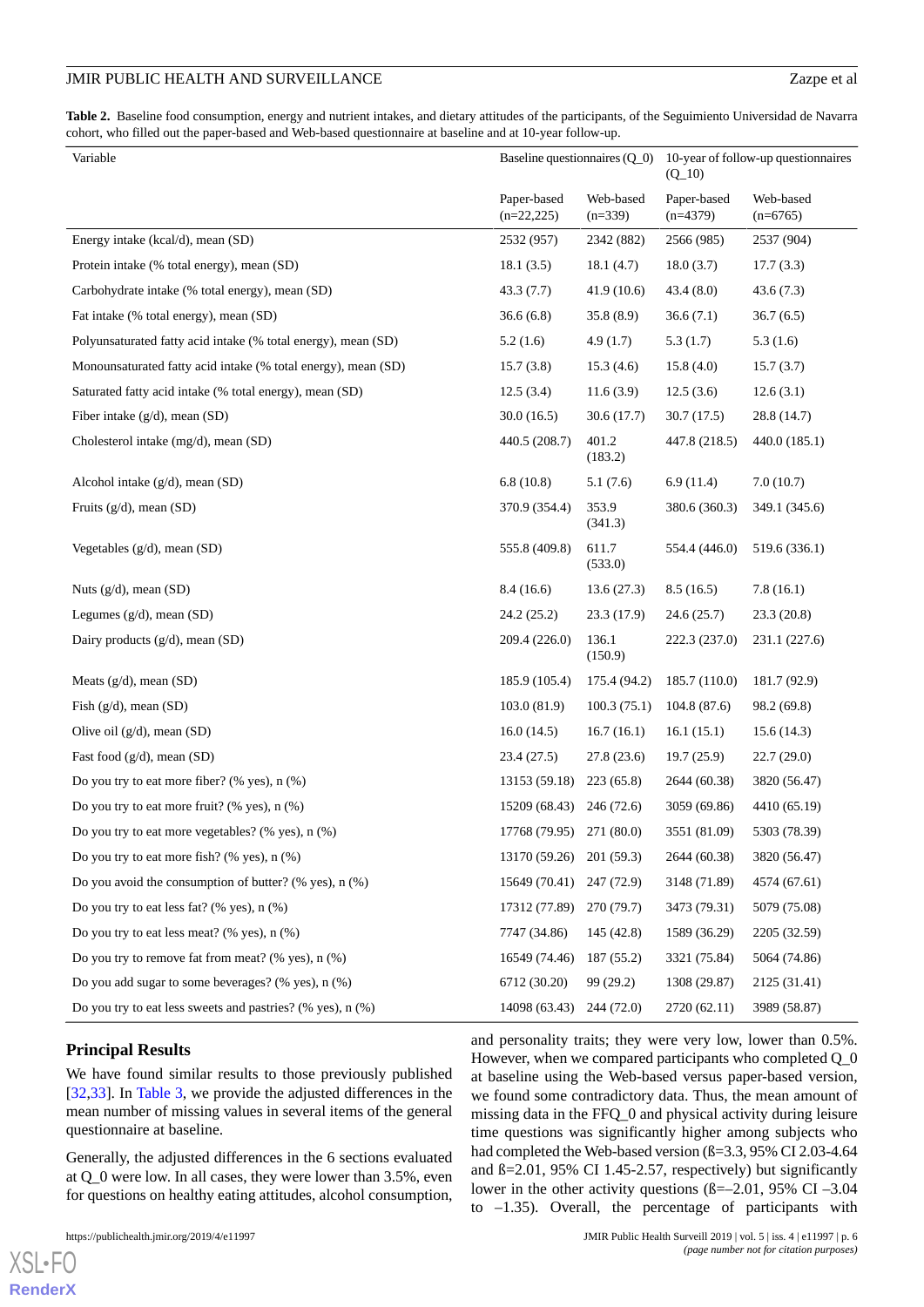implausible data on food consumption in the FFQ was always lower than 3% in participants who used the paper-based version at baseline or at 10-year follow-up [\(Table 4\)](#page-7-0).

However, we found the following exception: the implausible reporting of nuts consumption, accounting for more than 16% of participants. On the other hand, when we considered all participants, generally, no significant differences among food group consumption were found, except for the implausible reporting of nuts consumption, more probable in these same subjects—odds ratio (OR) 1.54 (95% CI 1.20-1.99). When we classified participants according to the type of questionnaire chosen at 10-year follow-up, the implausible reporting of legume and meat consumption was less frequent in those who collected the Web-based version. The number of participants with implausible olive oil consumption was 1 among those who used the Web-based version and 0 among those who used the paper-based version. For this reason, we could not present the

OR for Web-based versus paper-based version. Finally, overall, in both the paper-based and Web-based FFQ\_0, the items with higher frequency of mismatches and inconsistencies were total energy intake (near 10%) and self-reported alcohol consumption (approximately 2%; [Table 5](#page-8-0)).

On the contrary, mismatches and inconsistencies were lower in reported consumption of fruit dessert versus total fruit consumption and fried food versus oil consumption. In addition, subjects who filled the Q\_0 via internet exhibited a significantly higher risk of presenting inconsistencies in reporting alcohol consumption and wine consumption versus total alcohol intake, compared with those who chose the paper-based version: adjusted OR 3.58 (95% CI 2.01-6.22) and OR 3.01 (95% CI 1.21-7.48), respectively, although the mismatches in relation to total energy intake outside of the reference subset had a lower risk: OR 0.31 (95% CI 0.17-0.56).

<span id="page-6-0"></span>**Table 3.** Adjusted differences for the mean number of missing values in paper-based or Web-based questionnaire at baseline (Beta regression coefficients and 95% CIs). The Q\_0 paper-based version was always considered as the reference category.

| Missing values                                                                           | All participants                                                                     |                                                 | Participants with successful 10-year follow-up                                               |                                                     |
|------------------------------------------------------------------------------------------|--------------------------------------------------------------------------------------|-------------------------------------------------|----------------------------------------------------------------------------------------------|-----------------------------------------------------|
|                                                                                          | Missing values in<br>baseline question-<br>naire <sup>a</sup> , mean<br>$(n=22,225)$ | Beta (95% $\text{CI}^{\text{b,c}}$<br>$(n=339)$ | Missing values in<br>10-year of follow-up<br>questionnaire <sup>d</sup> , mean<br>$(n=4379)$ | Beta $(95\% \text{ CI})^{\text{b,e}}$<br>$(n=6765)$ |
| Missing values in the food-frequency questionnaire<br>$(136$ items)                      | 12.93                                                                                | 3.33 (2.03 to 4.64) <sup>1</sup>                | 14.54                                                                                        | $-1.16$ (-1.63 to -0.69) <sup>t</sup>               |
| Missing values in the healthy eating attitudes (10)<br>items)                            | 0.29                                                                                 | $0.13$ (0.001 to 0.25) <sup>g</sup>             | 0.28                                                                                         | $0.002$ (-0.04 to 0.04)                             |
| Missing values in the alcohol consumption questions $0.05$<br>$(5$ items)                |                                                                                      | 0.09 (0.05 to 0.12) <sup>f</sup>                | 0.07                                                                                         | $-0.01$ ( $-0.03$ to 0.0002)                        |
| Missing values in the physical activity during leisure 2.99<br>time questions (17 items) |                                                                                      | 2.01 (1.45 to 2.57) <sup>f</sup>                | 4.20                                                                                         | $-0.21$ ( $-0.43$ to 0.01)                          |
| Missing values in the other activities questions (24)<br>items)                          | 4.60                                                                                 | $-2.20$ (-3.05 to $-1.35$ ) <sup>f</sup> 4.86   |                                                                                              | $-0.45$ (-0.74 to -0.16) <sup>h</sup>               |
| Missing values in the personality traits questions (3)<br>items)                         | 0.04                                                                                 | $0.07(0.04 \text{ to } 0.10)^f$                 | 0.04                                                                                         | $0.007$ (-0.004 to 0.02)                            |

<sup>a</sup>O 0, paper-based.

<sup>b</sup>Adjusted for sex, age, level of education (bachelor, graduate, postgraduate, and doctorate) and year entering the cohort (1999-2000, 2001, 2002-2003, 2004, 2005-2007, and 2008-2017).

 $c<sup>c</sup>$ In the mean number of missing values in baseline questionnaire (Q\_0, Web-based -paper-based).

<sup>d</sup>Q\_10, paper-based.

<sup>e</sup>In the mean number of missing values in 10-year of follow-up questionnaire (Q\_10, Web-based -paper-based).

 $f_{P<.001}$ .

 ${}^{g}P<.05$ .

<sup>h</sup>*P*<.01.

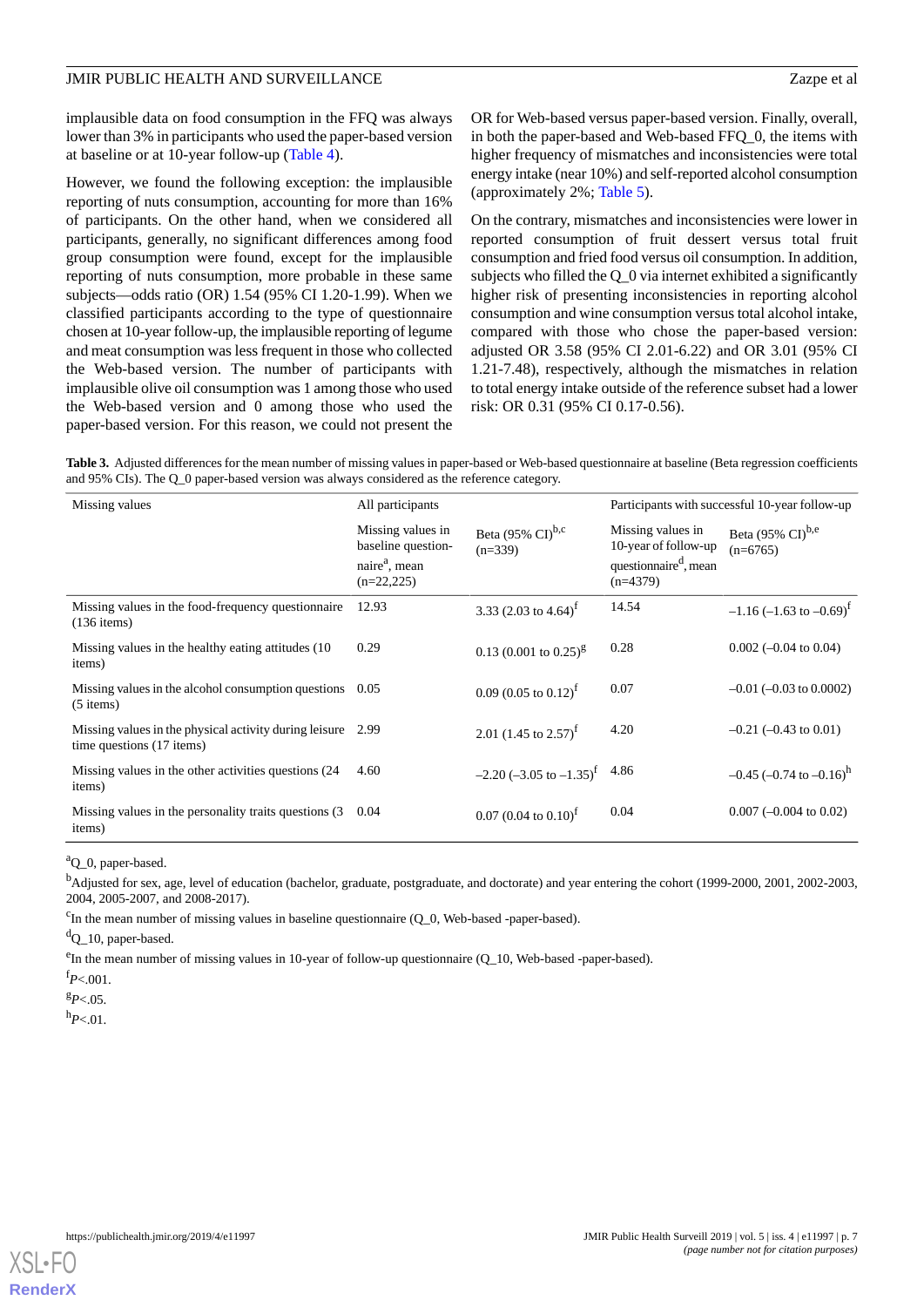<span id="page-7-0"></span>**Table 4.** Percentage of participants with implausible report of food items in the paper-based or Web-based questionnaire at baseline. Odds ratios and 95% CIs to have implausible data in these dietary variables. The Q\_0 paper-based version was always considered as the reference category.

| Implausible report <sup>a</sup> | All participants                    |                                                                                        | Participants with successful 10-year follow-up |                                                                                        |  |
|---------------------------------|-------------------------------------|----------------------------------------------------------------------------------------|------------------------------------------------|----------------------------------------------------------------------------------------|--|
|                                 | $Q_0^b$ Paper-based<br>$(n=22,225)$ | $ORs^c$ (95% CI) <sup>d</sup> for Web-<br>based versus paper-based in<br>$Q_0$ (n=339) | $Q_{10}^e$ Paper-based<br>$(n=4379)$           | ORs $(95\% \text{ CI})^d$ for Web-<br>based versus paper-based in<br>$Q_{10}$ (n=6765) |  |
| Fruit consumption               | 1.77                                | $0.49(0.15-1.59)$                                                                      | 1.99                                           | $0.77(0.57-1.04)$                                                                      |  |
| Vegetable consumption           | 1.25                                | $1.03(0.44 - 2.43)$                                                                    | 1.21                                           | $0.71(0.48-1.06)$                                                                      |  |
| Legume consumption              | 2.84                                | $1.07(0.60-1.92)$                                                                      | 2.88                                           | $0.78(0.61-0.99)^{f}$                                                                  |  |
| Fish consumption                | 0.75                                | $0.76(0.18-3.22)$                                                                      | 0.73                                           | $0.81(0.49-1.32)$                                                                      |  |
| Meat consumption                | 0.62                                | $0.33(0.00-1.79)^8$                                                                    | 0.8                                            | $0.32(0.18-0.57)^{h}$                                                                  |  |
| Dairy products consumption      | 1.09                                | $0.19(0.00-1.002)^{g}$                                                                 | 1.42                                           | $0.77(0.54-1.09)$                                                                      |  |
| Cereal consumption              | 0.85                                | $0.79(0.19-3.37)$                                                                      | 1.14                                           | $0.85(0.57-1.27)$                                                                      |  |
| Nuts consumption                | 16.67                               | 1.54 $(1.20-1.99)^{i}$                                                                 | 16.4                                           | $0.94(0.85-1.05)$                                                                      |  |

<sup>a</sup>For each food group, the consumption was considered implausible if it fell outside the 25th percentile minus 3 times this interquartile range or 75th percentile plus 3 times this interquartile range.

<sup>b</sup>Q\_0: Baseline questionnaire.

<sup>c</sup>OR: odds ratio.

<sup>d</sup>Adjusted for sex, age, level of education (bachelor, graduate, postgraduate, and doctorate), and year entering the cohort (1999-2000, 2001, 2002-2003, 2004, 2005-2007, and 2008-2017).

<sup>e</sup>Q\_10: 10-year of follow-up questionnaire.

 $f_{P < .05}$ .

<sup>g</sup>Exact logistic regression, as there was 0% of missing values in the Web-based questionnaire (unadjusted).

 $h_{P<.001}$ .

 $^{i}P<.01$ .

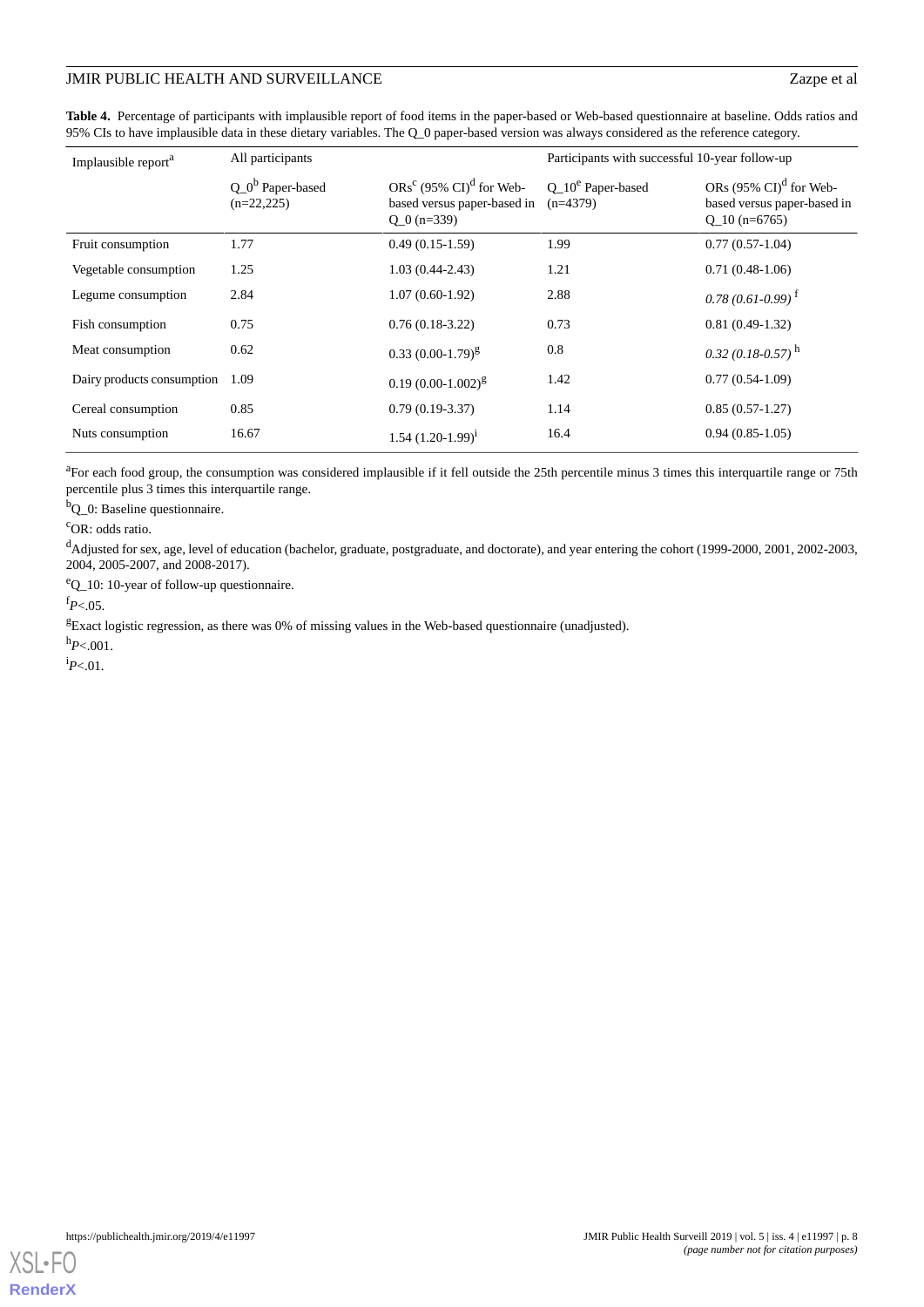<span id="page-8-0"></span>**Table 5.** Percentage of participants with mismatches and inconsistencies in dietary variables the paper-based or the Web-based questionnaire at baseline. Odds ratios and 95% CIs for presenting mismatches and inconsistencies in dietary variables.

| Mismatches and inconsistencies in<br>dietary variables                                                                                     | All participants                    |                                                                                                   | Participants with successful 10-year follow-up |                                                                                     |  |
|--------------------------------------------------------------------------------------------------------------------------------------------|-------------------------------------|---------------------------------------------------------------------------------------------------|------------------------------------------------|-------------------------------------------------------------------------------------|--|
|                                                                                                                                            | $Q_0^a$ (paper-based;<br>$n=22,225$ | $ORs^b$ (95% CI) <sup>c</sup> for Web-<br>based versus paper-based in $n=4379$ )<br>$Q_0$ (n=339) | $Q_10^d$ (paper-based;                         | ORs $(95\% \text{ CI})^c$ for Web-<br>based versus paper-based in<br>$Q_10(n=6765)$ |  |
| Total energy intake outside the pre-<br>defined limits (Willett; <800 or<br>$>4000$ kcal/d for men, $<500$ or<br>$>3500$ kcal/d for women) | 9.49                                | $0.77(0.54-1.13)$                                                                                 | 10.16                                          | $1.14(0.99-1.30)$                                                                   |  |
| Total energy intake outside of the<br>reference subset $(P1 or >P99)$                                                                      | 1.96                                | 0.31 $(0.17-0.56)^e$                                                                              | 2.19                                           | $1.23(0.93-1.63)$                                                                   |  |
| Total energy intake outside of the<br>reference subset $(P5 or >P95)$                                                                      | 9.96                                | $0.73(0.52-1.02)$                                                                                 | 10.46                                          | $1.11(0.98-1.27)$                                                                   |  |
| Inconsistencies in reporting fruit<br>dessert versus total fruit consump-<br>tion                                                          | 0.14                                | $3.06(0.36-26.0)$                                                                                 | 0.21                                           | $0.41(0.14-1.18)$                                                                   |  |
| Inconsistencies in reporting fried<br>food consumption versus oil con-<br>sumption                                                         | 0.81                                | $1.63(0.37 - 7.07)$                                                                               | 1.14                                           | $0.70(0.45-1.07)$                                                                   |  |
| Inconsistencies in reporting alcohol<br>consumption                                                                                        | 2.25                                | $3.58(2.06-6.22)^{e}$                                                                             | 2.72                                           | $1.02(0.79-1.30)$                                                                   |  |
| Inconsistencies in reporting wine<br>consumption versus total alcohol<br>intake                                                            | 1.45                                | 3.01 (1.21-7.48) <sup>f</sup>                                                                     | 2.01                                           | $1.20(0.89-1.62)$                                                                   |  |

<sup>a</sup>Q\_0: Baseline questionnaire.

 $b$ OR: odds ratio.

<sup>c</sup>Adjusted for sex, age, level of education (bachelor, graduate, postgraduate and doctorate), and year entering the cohort (1999-2000, 2001, 2002-2003, 2004, 2005-2007, and 2008-2017).

 ${}^{d}Q_{10}$ : 10-year of follow-up questionnaire.

<sup>e</sup>*P*<.001.

 $f_{P<.05}$ .

# *Discussion*

#### **Principal Findings**

To the best of our knowledge, our research is the first to compare the quality of the answers, at baseline and after a 10-year follow-up period, in different subjects in a large prospective cohort, where some of them used the traditional version (paper-based) and others used a new method (Web-based) for data collection in a large prospective cohort. Our most important objective was to compare the respective ability of each method (Web-based or paper-based) to gather the relevant information in a reliable and comprehensive manner. The overall response rates in Q\_0 were higher for the paper-based version than the Web-based version, 98.5% and 1.5%, respectively, as the electronic version of the questionnaire has only been available since 2004. In addition, the paper-based version was always offered as the first choice. However, in Q\_10, the proportion of participants choosing the Web-based version was 61%, because of the fact that if participants are given a choice, they prefer the electronic version. A previous publication suggested that it could be useful to offer all subjects both a paper-based and a Web-based version of a long-term instrument, such as the FFQ, to avoid selection bias [\[34](#page-11-15)]. We found that in both methods, baseline characteristics, including food consumption

 $XS$  • F( **[RenderX](http://www.renderx.com/)** and energy and nutrient intake, were comparable across a range of parameters, with a few exceptions. Although our present assessment does not represent a proper validation study, these findings are in agreement with previous studies that have shown few differences in health questionnaire scores or measures among different methods of administration [\[13,](#page-10-11)[14\]](#page-10-12). For example, the NutriNet-Santé study published that the Web-based sociodemographic and economic questionnaire provided information of similar-to-superior quality compared with the traditional paper-based version [\[17](#page-11-2)]. Overall, the percentage of missing values in FFQ\_0, with 136 items, was higher than 9%, whereas the missing information on physical activity during leisure time and activity questions, with 17 items, was higher than 17%, despite these questionnaires being shorter and simpler than the FFQ. On the other hand, although several studies in different areas have suggested that the validity and reliability of data obtained on the Web are comparable with those obtained by classical methods [[35\]](#page-11-16), our findings reveal that the quality of the data has not worsened with the incorporation of the Web-based version in the SUN cohort of highly educated adults. In fact, for some measures of data quality, the results have been more favorable among subjects who filled in questionnaires using the Web-based version, but for other measures, the data quality was worse. An exception is in relation to the implausible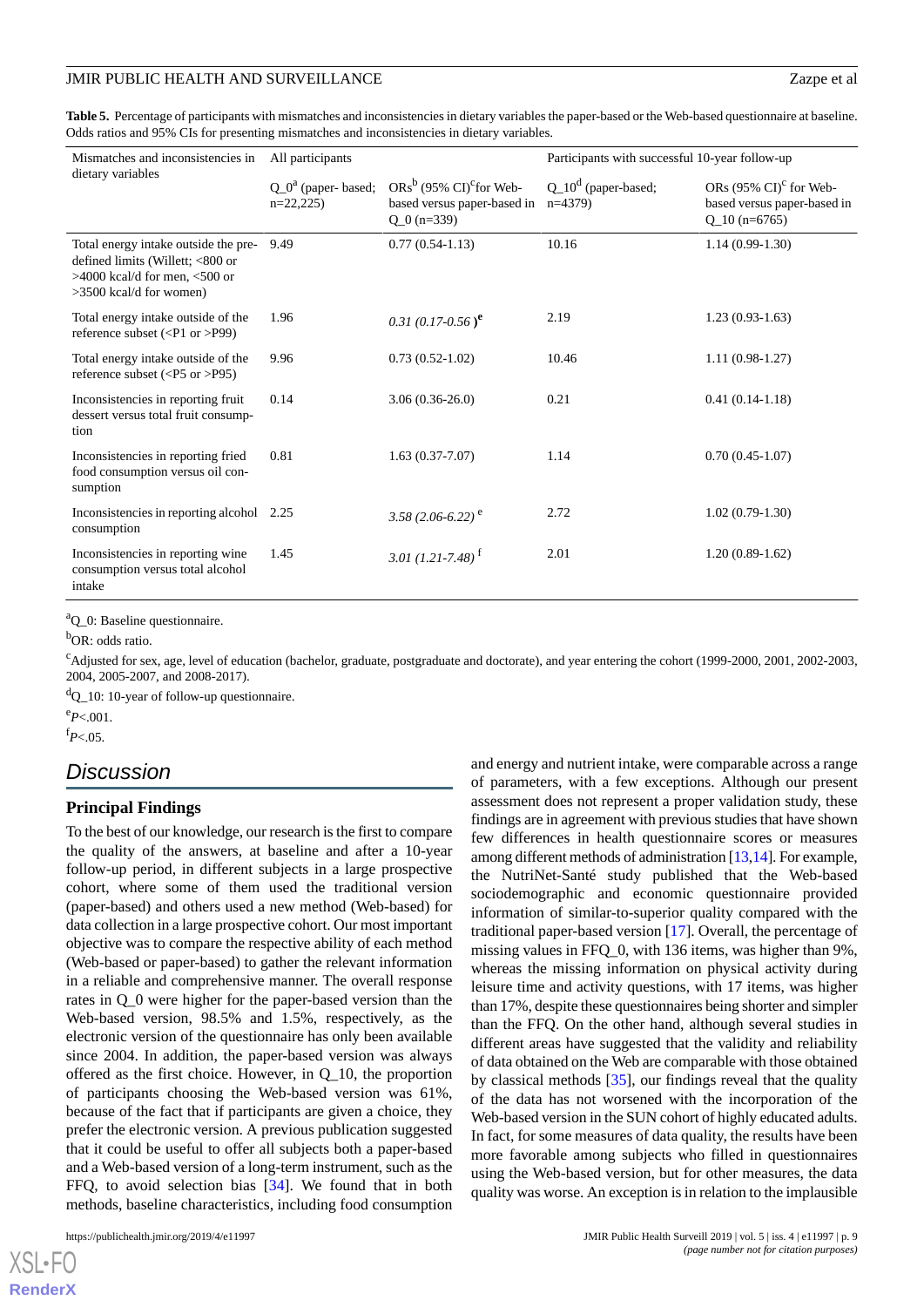values of nut consumption, greater than 24% in FFQ\_10. This is probably because of the fact that the majority of these participants reported their FFQ\_10 after 2013, when the evidence on the health effects of this food group in the cardiovascular prevention of Primary Prevention of Cardiovascular Disease with a Mediterranean Diet trial had been published [[36\]](#page-11-17). Moreover, the prominence of nuts in the latest published dietary guidelines has also contributed to the remarkable increase in their consumption. In addition, it is possible that SUN participants with longer follow-up were more aware of their diet because of general study participation and the administration of dietary recall methods, which resulted in improvements in their dietary habits (Hawthorne effect).

#### **Strengths and Limitations**

The strengths of the SUN study are its high retention rate (91%)  $[25]$  $[25]$ , a relatively long follow-up, its prospective design, the large sample, and its coordination in a single center, as well as the fact that many of the measurements have been validated. In addition, this study is a comparison and not a validation. Thus, we compared within the same study the self-reported Q\_0 and Q\_10 and the same FFQ\_0 and the FFQ\_10. Both FFQs had an identical format and did not incorporate photographs of serving sizes. For this reason, all answers to Q\_O and Q\_10 are most definitely comparable among themselves. We acknowledge that this study has several limitations. First, this study is not a validation of the same method of dietary assessment; rather, it has two different versions of assessment: paper-based or Web-based. In addition, the aim of this publication was not to compare repeated measurements of the same variables within the same subjects using 2 different methods. Consequently, our findings should be interpreted with caution, and they should never be analyzed as results of a validation study. Second, our sample of Web-based responders of FFQ 10 was small, with respect to the responders of the general Q\_0. Thus, among participants with Q 10 (n=11,144), 6765 filled it out using internet, and among them, only 5882 completed the full-length FFQ\_10, approximately 53% of participants with 10-year assessment. In addition, only 1.5% of Q\_0 was filled out using the internet, and the results of the comparisons of this questionnaire, according to the form of administration, should be interpreted with caution. Third, Web-based cohorts were used to include motivated internet-skilled volunteers; this selection bias is not likely in our cohort, as there is wide access to the internet in all subgroups of the population [[7](#page-10-6)]. On the other hand, despite a selection bias that could be the major factor limiting the generalizability of results, because of the nonrepresentative nature of the internet population, this bias is not very likely, as in Spain, 84.6% of the population between 16 and 74 years had easy access to the internet in the last 3 months [[37\]](#page-11-18). However, it is possible that some older study participants who have greater difficulty using the computer did not fill out the Web-based questionnaires, as they needed a completion guide. Although in the SUN project all participants

are university graduates with total access to internet and computers, without apparent difficulties of use, we could have hoped for higher response rates for the Web-based questionnaires [[38\]](#page-11-19). Fourth, there was a difference in the way the Q\_0 (paper) and the Q\_10 (by internet) were filled out, which could have introduced a systematic error in our results. Although they contained exactly the same items and portions and only varied in format of presentation, it is possible that the previous knowledge of participants when they completed the follow-up questionnaire may have also interfered in their answers of follow-up questionnaires, but this bias affects both groups. Fifth, in the SUN cohort, if participants forget to click on an answer, an error message does not appear before they can go to the next page. For this reason, in some questions of Q\_0 or Q\_10 by internet, the average number of data missing is high. Sixth, this cohort was formed by graduates from University of Navarra, as well as from other different Spanish universities and professional associations, limiting the external validity of our results, which is required to extrapolate the present findings to the general population. However, epidemiology cohorts are usually nonrepresentative, and generalization should be based on biological plausibility. Seventh, participants could complete the Web-based questionnaires only since 2004, and this fact might result in underestimation of the effects of administration mode on the survey metrics. Finally, the SUN study is based on self-reported information; however, because of the high motivation of the participants (only 10% of the participants accepted to enter to the cohort) [\[39](#page-12-0)] and their high education level, we can assume high quality data. This paper provides an overview of the implementation of novel technologies in a large-sample cohort. The main lesson learned from methodological research in the context of the SUN cohort is the following: there is a need for the electronic version to be validated against the original paper-based format. On the other hand, the Web-based form should be designed to be completed in parts, should automatically reject incomplete questionnaires, and should also point out missing or contradictory items [[35\]](#page-11-16). However, these messages may increase respondent frustration and thus decrease completion rates [[40\]](#page-12-1). Minimal technical problems still need improvement before these new methods become common practice [[41\]](#page-12-2). In conclusion, in the digital era, technological progress is having a significant impact on all aspects of our lives, and it is also accelerating scientific discoveries and changing research methods [\[2\]](#page-10-1). Several methods for the assessment of dietary intake are currently available in nutritional epidemiology, all have their own limitations and advantages. Thus, the dietary assessment methods should always be selected with caution, considering the research, objective, hypothesis, design, and available resources [\[10](#page-10-8)]. Finally, although the performance of innovative dietary assessment technologies has been investigated, more research is needed in regard to their validity and the most effective future strategies that could be incorporated into nutritional epidemiology [[20,](#page-11-3)[40,](#page-12-1)[41\]](#page-12-2).

# **Acknowledgments**

 $XS$ -FO **[RenderX](http://www.renderx.com/)**

The authors thank Maria Soledad Hershey for her help in the English edition, the participants of the SUN cohort for their continued involvement in the project, and all of the members of the SUN study for their support and collaboration. The University of Navarra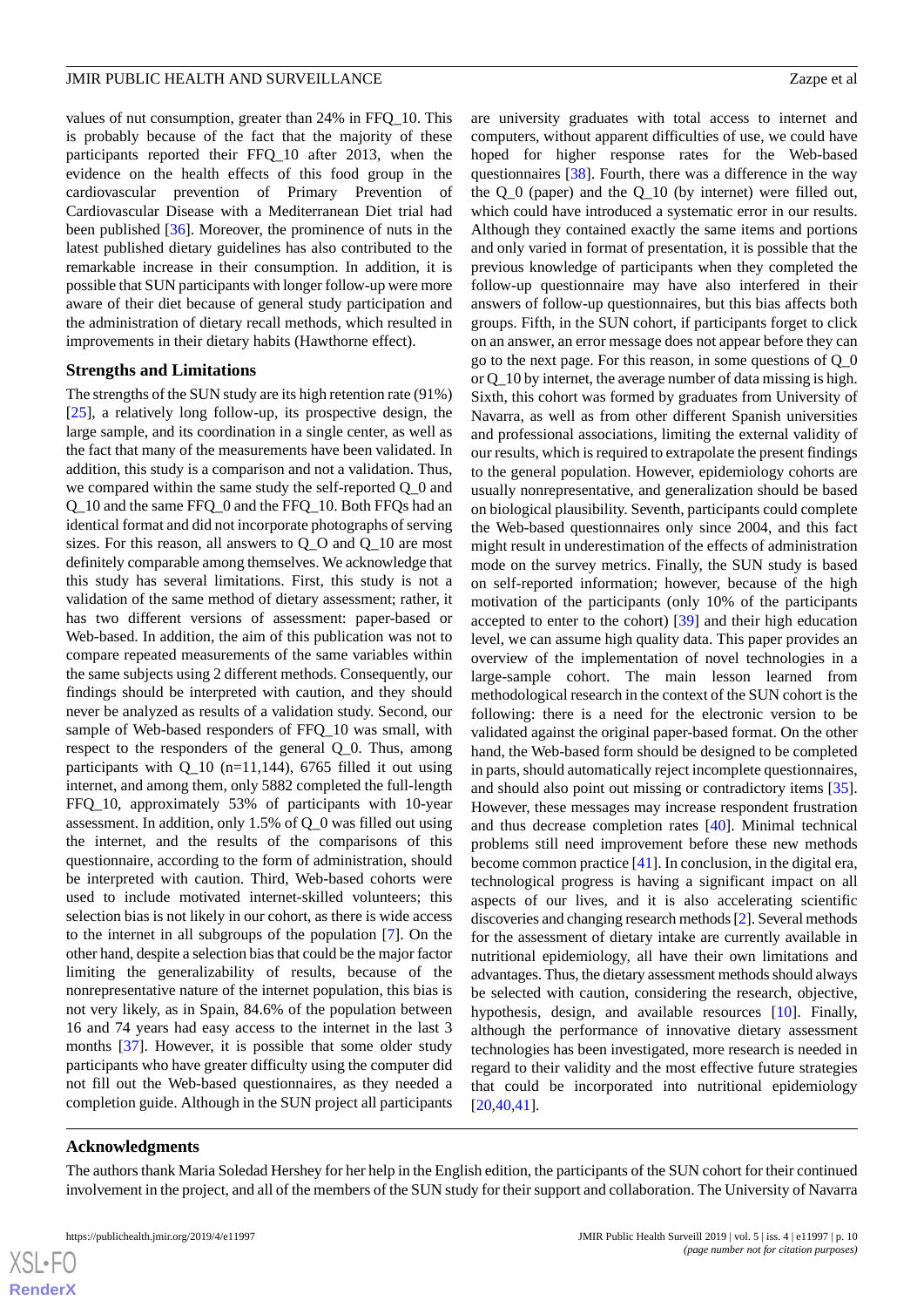Follow-Up (SUN) study has received funding from the Spanish Ministry of Health and European Regional Development Fund (Grants PI10/02993, PI10/02658, PI13/00615, PI14/01668, PI14/01798, PI14/1764, PI17/01795, RD06/0045, G03/140, and FIS: PI17/01795) as well the Navarra Regional Government (45/2011, 122/2014).

# **Authors' Contributions**

MAMG was involved with the conception and design of the study. Analysis and interpretation of the data was conducted by IZ, SS, MBR, and MAMG. IZ and SS wrote the first draft. All the authors were involved in the critical revision of the article for important intellectual content and final approval of the article.

# **Conflicts of Interest**

None declared.

# <span id="page-10-0"></span>**References**

- <span id="page-10-1"></span>1. Boeing H. Nutritional epidemiology: new perspectives for understanding the diet-disease relationship? Eur J Clin Nutr 2013 May;67(5):424-429. [doi: [10.1038/ejcn.2013.47](http://dx.doi.org/10.1038/ejcn.2013.47)] [Medline: [23443832](http://www.ncbi.nlm.nih.gov/entrez/query.fcgi?cmd=Retrieve&db=PubMed&list_uids=23443832&dopt=Abstract)]
- <span id="page-10-2"></span>2. Brennan L, McNulty B. New technology in nutrition research and practice. Proc Nutr Soc 2017 Dec;76(3):173-174. [doi: [10.1017/S0029665117001021](http://dx.doi.org/10.1017/S0029665117001021)] [Medline: [28514985](http://www.ncbi.nlm.nih.gov/entrez/query.fcgi?cmd=Retrieve&db=PubMed&list_uids=28514985&dopt=Abstract)]
- <span id="page-10-3"></span>3. van Gelder MM, Bretveld RW, Roeleveld N. Web-based questionnaires: the future in epidemiology? Am J Epidemiol 2010 Dec 01;172(11):1292-1298. [doi: [10.1093/aje/kwq291](http://dx.doi.org/10.1093/aje/kwq291)] [Medline: [20880962\]](http://www.ncbi.nlm.nih.gov/entrez/query.fcgi?cmd=Retrieve&db=PubMed&list_uids=20880962&dopt=Abstract)
- <span id="page-10-4"></span>4. Illner A, Freisling H, Boeing H, Huybrechts I, Crispim SP, Slimani N. Review and evaluation of innovative technologies for measuring diet in nutritional epidemiology. Int J Epidemiol 2012 Aug;41(4):1187-1203. [doi: [10.1093/ije/dys105\]](http://dx.doi.org/10.1093/ije/dys105) [Medline: [22933652](http://www.ncbi.nlm.nih.gov/entrez/query.fcgi?cmd=Retrieve&db=PubMed&list_uids=22933652&dopt=Abstract)]
- <span id="page-10-5"></span>5. Hercberg S. Web-based studies: the future in nutritional epidemiology (and overarching epidemiology) for the benefit of public health? Prev Med 2012 Dec;55(6):544-545. [doi: [10.1016/j.ypmed.2012.09.016\]](http://dx.doi.org/10.1016/j.ypmed.2012.09.016) [Medline: [23010436](http://www.ncbi.nlm.nih.gov/entrez/query.fcgi?cmd=Retrieve&db=PubMed&list_uids=23010436&dopt=Abstract)]
- <span id="page-10-6"></span>6. Amoutzopoulos B, Steer T, Roberts C, Cade JE, Boushey CJ, Collins CE, et al. Traditional methods new technologies-dilemmas for dietary assessment in large-scale nutrition surveys and studies: a report following an international panel discussion at the 9th International Conference on Diet and Activity Methods (ICDAM9), Brisbane, 3 September 2015. J Nutr Sci 2018;7:e11 [[FREE Full text](http://europepmc.org/abstract/MED/29686860)] [doi: [10.1017/jns.2018.4](http://dx.doi.org/10.1017/jns.2018.4)] [Medline: [29686860](http://www.ncbi.nlm.nih.gov/entrez/query.fcgi?cmd=Retrieve&db=PubMed&list_uids=29686860&dopt=Abstract)]
- <span id="page-10-7"></span>7. Kesse-Guyot E, Assmann K, Andreeva V, Castetbon K, Méjean C, Touvier M, et al. Lessons learned from methodological validation research in E-epidemiology. JMIR Public Health Surveill 2016 Oct 18;2(2):e160 [\[FREE Full text\]](http://publichealth.jmir.org/2016/2/e160/) [doi: [10.2196/publichealth.5880\]](http://dx.doi.org/10.2196/publichealth.5880) [Medline: [27756715\]](http://www.ncbi.nlm.nih.gov/entrez/query.fcgi?cmd=Retrieve&db=PubMed&list_uids=27756715&dopt=Abstract)
- <span id="page-10-8"></span>8. Touvier M, Kesse-Guyot E, Méjean C, Pollet C, Malon A, Castetbon K, et al. Comparison between an interactive web-based self-administered 24 h dietary record and an interview by a dietitian for large-scale epidemiological studies. Br J Nutr 2011 Apr;105(7):1055-1064. [doi: [10.1017/S0007114510004617\]](http://dx.doi.org/10.1017/S0007114510004617) [Medline: [21080983\]](http://www.ncbi.nlm.nih.gov/entrez/query.fcgi?cmd=Retrieve&db=PubMed&list_uids=21080983&dopt=Abstract)
- <span id="page-10-9"></span>9. Benedik E, Koroušić Seljak B, Simčič M, Rogelj I, Bratanič B, Ding EL, et al. Comparison of paper- and web-based dietary records: a pilot study. Ann Nutr Metab 2014;64(2):156-166. [doi: [10.1159/000363336\]](http://dx.doi.org/10.1159/000363336) [Medline: [25116257\]](http://www.ncbi.nlm.nih.gov/entrez/query.fcgi?cmd=Retrieve&db=PubMed&list_uids=25116257&dopt=Abstract)
- <span id="page-10-10"></span>10. Shim JS, Oh K, Kim HC. Dietary assessment methods in epidemiologic studies. Epidemiol Health 2014;36:e2014009 [[FREE Full text](https://dx.doi.org/10.4178/epih/e2014009)] [doi: [10.4178/epih/e2014009](http://dx.doi.org/10.4178/epih/e2014009)] [Medline: [25078382\]](http://www.ncbi.nlm.nih.gov/entrez/query.fcgi?cmd=Retrieve&db=PubMed&list_uids=25078382&dopt=Abstract)
- <span id="page-10-11"></span>11. González Carrascosa R, García Segovia P, Martínez Monzó J. Paper and pencil vs online self-administered food frequency questionnaire (FFQ) applied to university population: a pilot study. Nutr Hosp 2011;26(6):1378-1384. [doi: [10.1590/S0212-16112011000600027\]](http://dx.doi.org/10.1590/S0212-16112011000600027) [Medline: [22411386\]](http://www.ncbi.nlm.nih.gov/entrez/query.fcgi?cmd=Retrieve&db=PubMed&list_uids=22411386&dopt=Abstract)
- <span id="page-10-12"></span>12. Ngo J, Engelen A, Molag M, Roesle J, García-Segovia P, Serra-Majem L. A review of the use of information and communication technologies for dietary assessment. Br J Nutr 2009 Jul;101(Suppl 2):S102-S112. [doi: [10.1017/S0007114509990638](http://dx.doi.org/10.1017/S0007114509990638)] [Medline: [19594959](http://www.ncbi.nlm.nih.gov/entrez/query.fcgi?cmd=Retrieve&db=PubMed&list_uids=19594959&dopt=Abstract)]
- 13. Gwaltney CJ, Shields AL, Shiffman S. Equivalence of electronic and paper-and-pencil administration of patient-reported outcome measures: a meta-analytic review. Value Health 2008;11(2):322-333 [[FREE Full text](https://linkinghub.elsevier.com/retrieve/pii/S1098-3015(10)60526-8)] [doi: [10.1111/j.1524-4733.2007.00231.x\]](http://dx.doi.org/10.1111/j.1524-4733.2007.00231.x) [Medline: [18380645\]](http://www.ncbi.nlm.nih.gov/entrez/query.fcgi?cmd=Retrieve&db=PubMed&list_uids=18380645&dopt=Abstract)
- 14. Muehlhausen W, Doll H, Quadri N, Fordham B, O'Donohoe P, Dogar N, et al. Equivalence of electronic and paper administration of patient-reported outcome measures: a systematic review and meta-analysis of studies conducted between 2007 and 2013. Health Qual Life Outcomes 2015 Oct 07;13:167 [\[FREE Full text](https://hqlo.biomedcentral.com/articles/10.1186/s12955-015-0362-x)] [doi: [10.1186/s12955-015-0362-x\]](http://dx.doi.org/10.1186/s12955-015-0362-x) [Medline: [26446159](http://www.ncbi.nlm.nih.gov/entrez/query.fcgi?cmd=Retrieve&db=PubMed&list_uids=26446159&dopt=Abstract)]
- 15. Campbell N, Ali F, Finlay AY, Salek SS. Equivalence of electronic and paper-based patient-reported outcome measures. Qual Life Res 2015 Aug;24(8):1949-1961. [doi: [10.1007/s11136-015-0937-3\]](http://dx.doi.org/10.1007/s11136-015-0937-3) [Medline: [25702266\]](http://www.ncbi.nlm.nih.gov/entrez/query.fcgi?cmd=Retrieve&db=PubMed&list_uids=25702266&dopt=Abstract)
- 16. Touvier M, Méjean C, Kesse-Guyot E, Pollet C, Malon A, Castetbon K, et al. Comparison between web-based and paper versions of a self-administered anthropometric questionnaire. Eur J Epidemiol 2010 May;25(5):287-296. [doi: [10.1007/s10654-010-9433-9\]](http://dx.doi.org/10.1007/s10654-010-9433-9) [Medline: [20191377](http://www.ncbi.nlm.nih.gov/entrez/query.fcgi?cmd=Retrieve&db=PubMed&list_uids=20191377&dopt=Abstract)]

[XSL](http://www.w3.org/Style/XSL)•FO **[RenderX](http://www.renderx.com/)**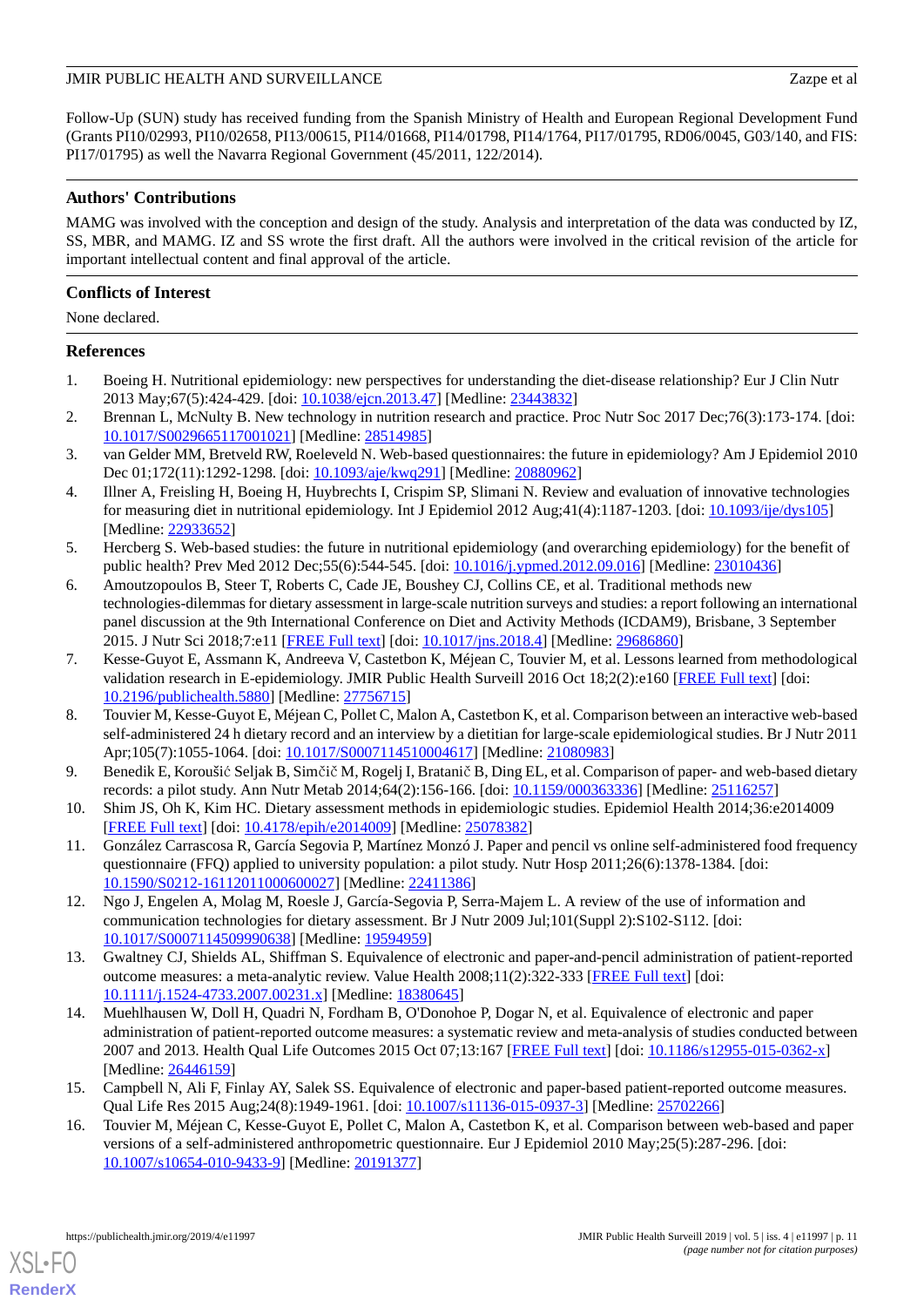- <span id="page-11-2"></span>17. Vergnaud AC, Touvier M, Méjean C, Kesse-Guyot E, Pollet C, Malon A, et al. Agreement between web-based and paper versions of a socio-demographic questionnaire in the NutriNet-Santé study. Int J Public Health 2011 Aug;56(4):407-417. [doi: [10.1007/s00038-011-0257-5](http://dx.doi.org/10.1007/s00038-011-0257-5)] [Medline: [21538094\]](http://www.ncbi.nlm.nih.gov/entrez/query.fcgi?cmd=Retrieve&db=PubMed&list_uids=21538094&dopt=Abstract)
- <span id="page-11-0"></span>18. Ebert JF, Huibers L, Christensen B, Christensen MB. Paper- or web-based questionnaire invitations as a method for data collection: cross-sectional comparative study of differences in response rate, completeness of data, and financial cost. J Med Internet Res 2018 Dec 23;20(1):e24 [\[FREE Full text\]](http://www.jmir.org/2018/1/e24/) [doi: [10.2196/jmir.8353\]](http://dx.doi.org/10.2196/jmir.8353) [Medline: [29362206](http://www.ncbi.nlm.nih.gov/entrez/query.fcgi?cmd=Retrieve&db=PubMed&list_uids=29362206&dopt=Abstract)]
- <span id="page-11-1"></span>19. Smith B, Smith T, Gray G, Ryan MA, Millennium Cohort Study Team. When epidemiology meets the internet: web-based surveys in the millennium cohort study. Am J Epidemiol 2007 Dec 01;166(11):1345-1354. [doi: [10.1093/aje/kwm212\]](http://dx.doi.org/10.1093/aje/kwm212) [Medline: [17728269](http://www.ncbi.nlm.nih.gov/entrez/query.fcgi?cmd=Retrieve&db=PubMed&list_uids=17728269&dopt=Abstract)]
- <span id="page-11-3"></span>20. Mikkelsen EM, Hatch E, Wise L, Rothman K, Riis A, Sørensen HT. Cohort profile: the Danish web-based pregnancy planning study--'Snart-Gravid'. Int J Epidemiol 2009 Aug;38(4):938-943 [\[FREE Full text\]](http://europepmc.org/abstract/MED/18782897) [doi: [10.1093/ije/dyn191\]](http://dx.doi.org/10.1093/ije/dyn191) [Medline: [18782897](http://www.ncbi.nlm.nih.gov/entrez/query.fcgi?cmd=Retrieve&db=PubMed&list_uids=18782897&dopt=Abstract)]
- 21. Knudsen VK, Hatch EE, Cueto H, Tucker KL, Wise L, Christensen T, et al. Relative validity of a semi-quantitative, web-based FFQ used in the 'Snart Forældre' cohort - a Danish study of diet and fertility. Public Health Nutr 2016 Apr;19(6):1027-1034. [doi: [10.1017/S1368980015002189\]](http://dx.doi.org/10.1017/S1368980015002189) [Medline: [26235206\]](http://www.ncbi.nlm.nih.gov/entrez/query.fcgi?cmd=Retrieve&db=PubMed&list_uids=26235206&dopt=Abstract)
- <span id="page-11-4"></span>22. Wise LA, Rothman KJ, Mikkelsen EM, Stanford JB, Wesselink AK, McKinnon C, et al. Design and conduct of an internet-based preconception cohort study in North America: pregnancy study online. Paediatr Perinat Epidemiol 2015 Jul;29(4):360-371 [[FREE Full text\]](http://europepmc.org/abstract/MED/26111445) [doi: [10.1111/ppe.12201](http://dx.doi.org/10.1111/ppe.12201)] [Medline: [26111445](http://www.ncbi.nlm.nih.gov/entrez/query.fcgi?cmd=Retrieve&db=PubMed&list_uids=26111445&dopt=Abstract)]
- <span id="page-11-5"></span>23. Lind L, Elmståhl S, Bergman E, Englund M, Lindberg E, Michaelsson K, et al. EpiHealth: a large population-based cohort study for investigation of gene-lifestyle interactions in the pathogenesis of common diseases. Eur J Epidemiol 2013 Feb;28(2):189-197. [doi: [10.1007/s10654-013-9787-x\]](http://dx.doi.org/10.1007/s10654-013-9787-x) [Medline: [23435790](http://www.ncbi.nlm.nih.gov/entrez/query.fcgi?cmd=Retrieve&db=PubMed&list_uids=23435790&dopt=Abstract)]
- <span id="page-11-6"></span>24. Conrad J, Nöthlings U. Innovative approaches to estimate individual usual dietary intake in large-scale epidemiological studies. Proc Nutr Soc 2017 Dec;76(3):213-219. [doi: [10.1017/S0029665116003025\]](http://dx.doi.org/10.1017/S0029665116003025) [Medline: [28162110\]](http://www.ncbi.nlm.nih.gov/entrez/query.fcgi?cmd=Retrieve&db=PubMed&list_uids=28162110&dopt=Abstract)
- <span id="page-11-7"></span>25. Carlos S, De La Fuente-Arrillaga C, Bes-Rastrollo M, Razquin C, Rico-Campà A, Martínez-González MA, et al. Mediterranean diet and health outcomes in the SUN cohort. Nutrients 2018 Mar 31;10(4):- [\[FREE Full text\]](http://www.mdpi.com/resolver?pii=nu10040439) [doi: [10.3390/nu10040439\]](http://dx.doi.org/10.3390/nu10040439) [Medline: [29614726\]](http://www.ncbi.nlm.nih.gov/entrez/query.fcgi?cmd=Retrieve&db=PubMed&list_uids=29614726&dopt=Abstract)
- <span id="page-11-8"></span>26. Martin-Moreno J, Boyle P, Gorgojo L, Maisonneuve P, Fernandez-Rodriguez JC, Salvini S, et al. Development and validation of a food frequency questionnaire in Spain. Int J Epidemiol 1993 Jun;22(3):512-519. [doi: [10.1093/ije/22.3.512\]](http://dx.doi.org/10.1093/ije/22.3.512) [Medline: [8359969\]](http://www.ncbi.nlm.nih.gov/entrez/query.fcgi?cmd=Retrieve&db=PubMed&list_uids=8359969&dopt=Abstract)
- <span id="page-11-10"></span><span id="page-11-9"></span>27. Fernández-Ballart JD, Piñol JL, Zazpe I, Corella D, Carrasco P, Toledo E, et al. Relative validity of a semi-quantitative food-frequency questionnaire in an elderly Mediterranean population of Spain. Br J Nutr 2010 Jun;103(12):1808-1816. [doi: [10.1017/S0007114509993837\]](http://dx.doi.org/10.1017/S0007114509993837) [Medline: [20102675](http://www.ncbi.nlm.nih.gov/entrez/query.fcgi?cmd=Retrieve&db=PubMed&list_uids=20102675&dopt=Abstract)]
- <span id="page-11-11"></span>28. Mataix VJ. [Spanish Food Composition Table]. Granada: Universidad de Granada; 2003.
- <span id="page-11-12"></span>29. Moreiras O, Carbajal A, Cabrera L. Tablas de composición de alimentos (Food Composition Tables), 9th ed. Madrid: Ed. Pirámide; 2005.
- <span id="page-11-13"></span>30. Willett W. Issues in analysis and presentation of dietary data. In: Nutritional Epidemiology, 2nd edition. New York: Oxford University Press; 1998:322.
- <span id="page-11-14"></span>31. Martínez-González MA, López-Fontana C, Varo JJ, Sánchez-Villegas A, Martinez JA. Validation of the Spanish version of the physical activity questionnaire used in the Nurses' Health Study and the Health Professionals' Follow-up Study. Public Health Nutr 2005 Oct;8(7):920-927. [Medline: [16277809](http://www.ncbi.nlm.nih.gov/entrez/query.fcgi?cmd=Retrieve&db=PubMed&list_uids=16277809&dopt=Abstract)]
- <span id="page-11-15"></span>32. Andrade L, Zazpe I, Santiago S, Carlos S, Bes-Rastrollo M, Martínez-González MA. Ten-year changes in healthy eating attitudes in the SUN cohort. J Am Coll Nutr 2017 Jul;36(5):319-329. [doi: [10.1080/07315724.2016.1278566\]](http://dx.doi.org/10.1080/07315724.2016.1278566) [Medline: [28506187](http://www.ncbi.nlm.nih.gov/entrez/query.fcgi?cmd=Retrieve&db=PubMed&list_uids=28506187&dopt=Abstract)]
- <span id="page-11-16"></span>33. Santiago S, Zazpe I, Gea A, de la Rosa PA, Ruiz-Canela M, Martínez-González MA. Healthy-eating attitudes and the incidence of cardiovascular disease: the SUN cohort. Int J Food Sci Nutr 2017 Aug;68(5):595-604. [doi: [10.1080/09637486.2016.1265100\]](http://dx.doi.org/10.1080/09637486.2016.1265100) [Medline: [28029068\]](http://www.ncbi.nlm.nih.gov/entrez/query.fcgi?cmd=Retrieve&db=PubMed&list_uids=28029068&dopt=Abstract)
- <span id="page-11-17"></span>34. Illner AK, Harttig U, Tognon G, Palli D, Salvini S, Bower E, et al. Feasibility of innovative dietary assessment in epidemiological studies using the approach of combining different assessment instruments. Public Health Nutr 2011 Jun;14(6):1055-1063. [doi: [10.1017/S1368980010003587](http://dx.doi.org/10.1017/S1368980010003587)] [Medline: [21385523\]](http://www.ncbi.nlm.nih.gov/entrez/query.fcgi?cmd=Retrieve&db=PubMed&list_uids=21385523&dopt=Abstract)
- <span id="page-11-18"></span>35. Eysenbach G, Wyatt J. Using the internet for surveys and health research. J Med Internet Res 2002;4(2):E13 [\[FREE Full](http://www.jmir.org/2002/2/e13/) [text](http://www.jmir.org/2002/2/e13/)] [doi: [10.2196/jmir.4.2.e13\]](http://dx.doi.org/10.2196/jmir.4.2.e13) [Medline: [12554560\]](http://www.ncbi.nlm.nih.gov/entrez/query.fcgi?cmd=Retrieve&db=PubMed&list_uids=12554560&dopt=Abstract)
- <span id="page-11-19"></span>36. Estruch R, Ros E, Salas-Salvadó J, Covas M, Corella D, Arós F, PREDIMED Study Investigators. Primary prevention of cardiovascular disease with a Mediterranean diet supplemented with extra-virgin olive oil or nuts. N Engl J Med 2018 Jun 21;378(25):e34. [doi: [10.1056/NEJMoa1800389](http://dx.doi.org/10.1056/NEJMoa1800389)] [Medline: [29897866](http://www.ncbi.nlm.nih.gov/entrez/query.fcgi?cmd=Retrieve&db=PubMed&list_uids=29897866&dopt=Abstract)]
- 37. The National Statistics Institute. Survey on Equipment and Use of Information and Communication Technologies in Households URL: [https://www.ine.es/dyngs/INEbase/en/operacion.](https://www.ine.es/dyngs/INEbase/en/operacion.htm?c=Estadistica_C&cid=1254736176741&menu=ultiDatos&idp=1254735976608) [htm?c=Estadistica\\_C&cid=1254736176741&menu=ultiDatos&idp=1254735976608](https://www.ine.es/dyngs/INEbase/en/operacion.htm?c=Estadistica_C&cid=1254736176741&menu=ultiDatos&idp=1254735976608)
- 38. Greenlaw C, Brown-Welty S. A comparison of web-based and paper-based survey methods: testing assumptions of survey mode and response cost. Eval Rev 2009 Oct;33(5):464-480. [doi: [10.1177/0193841X09340214](http://dx.doi.org/10.1177/0193841X09340214)] [Medline: [19605623\]](http://www.ncbi.nlm.nih.gov/entrez/query.fcgi?cmd=Retrieve&db=PubMed&list_uids=19605623&dopt=Abstract)

[XSL](http://www.w3.org/Style/XSL)•FO **[RenderX](http://www.renderx.com/)**